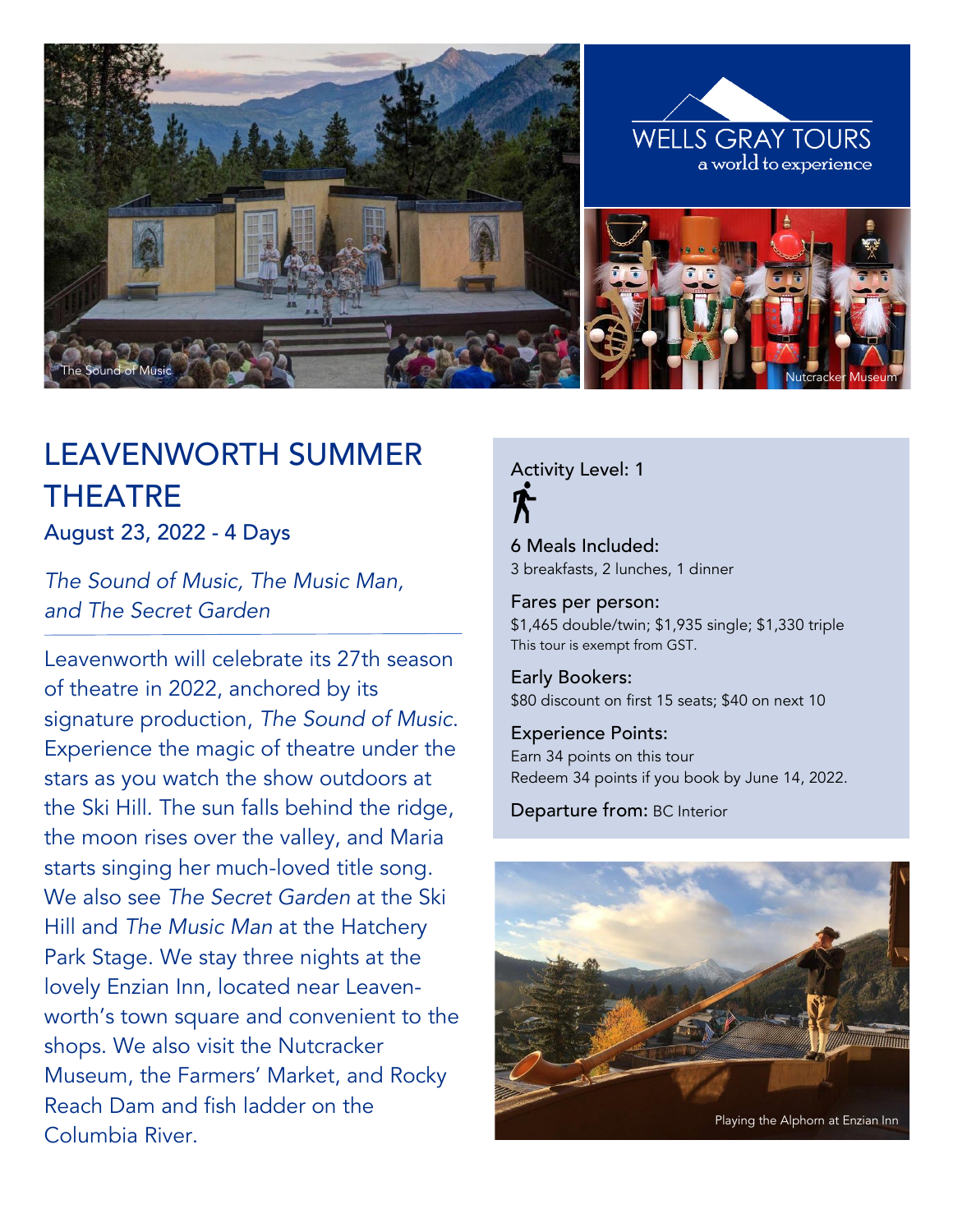## ITINERARY

## Day 1: Tuesday, August 23

We cross the border at Osoyoos and travel south along the Okanogan and Columbia Rivers to Wenatchee. Soon we arrive in the quaint Bavarian-themed town of Leavenworth. We stay three nights at the lovely Enzian Inn, located near Leavenworth's town square and convenient to the shops. After a traditional German dinner at the hotel, we attend *The Secret Garden* at the Ski Hill Amphitheatre.

Meals included: Dinner Accommodation: Enzian Inn

## Day 2: Wednesday, August 24

This morning, we visit the Rocky Reach Dam and fish ladder on the Columbia River, and there is free time to browse in Wenatchee's Public Market. Tonight, we go to the Hatchery Park Stage to see *The Music Man*. Meals included: Breakfast, Lunch Accommodation: Enzian Inn

## Day 3: Thursday, August 25

The morning is free to browse Leavenworth's wonderful array of shops or take a guided walking tour or carriage ride. During the afternoon, drop into the Nutcracker Museum which has a collection of about 6,000 nutcrackers (admission voucher provided). The Leavenworth Farmer's Market is another appealing attraction and operates today. Tonight's show, also at the Ski Hill, is

## *The Sound of Music.*

Meals included: Breakfast Accommodation: Enzian Inn

## Day 4: Friday, August 26

We drive along the Columbia River and pristine Lake Chelan. A stop is made at the Duty-Free Store at the border before heading home up the Okanagan Valley.

Meals included: Breakfast, Lunch

## THEATRE BAVARIAN STYLE

Leavenworth will celebrate the summer of 2022 with its 27 th season of theatre, anchored by its signature production, *The Sound of Music*. Experience the magic of theatre under the stars as you watch the show outdoors at the Ski Hill. The sun falls behind the ridge, the moon rises over the valley, and Maria starts singing her much-loved title song. Enjoy your favourite songs from this popular musical — *My Favorite Things, Edelweiss, Climb Ev'ry Mountain,* and *Do-Re-Mi*. A Bavarian Village classic!

*The Music Man* is the second featured production which takes place at the Hatchery Park Stage. Written by Meredith Willson, the original show in 1957 became a Broadway hit and won 5 Tony Awards including Best Musical. This nostalgic family show begins when con man Harold Hill arrives in a small Iowa town, singing empty promises about starting a glorious marching band to organize the local youth. Romantic and clever, *The Music Man* is a heart-warming story about personal redemption and the power of a big brass band. The best-known song is the lively *76 Trombones*.

*The Secret Garden* is a musical based on the 1911 novel. With script and lyrics by Marsha Norman and music by Lucy Simon, it premiered on Broadway in 1991 and ran for 709 performances. The story is set in the early 20<sup>th</sup> century. Mary Lennox, a young English girl born and raised in the British Raj, is orphaned by a cholera outbreak when she is 10 years old. She is sent away from India to Yorkshire, England, to live with relatives whom she has never met. Her own personality blossoms as she and a young gardener bring new life to a neglected garden, as well as to her sickly cousin and uncle.

## WHAT'S INCLUDED

- Coach transportation for 4 days
- 3 nights of accommodation in Leavenworth at Enzian Inn and hotel taxes
- Ticket to *The Secret Garden*
- Rocky Reach Dam and fish ladders
- Ticket to *The Music Man*
- Nutcracker Museum
- Ticket to *The Sound of Music*
- Knowledgeable tour director
- Luggage handling at hotel
- 6 meals: 3 breakfasts, 2 lunches, 1 dinner